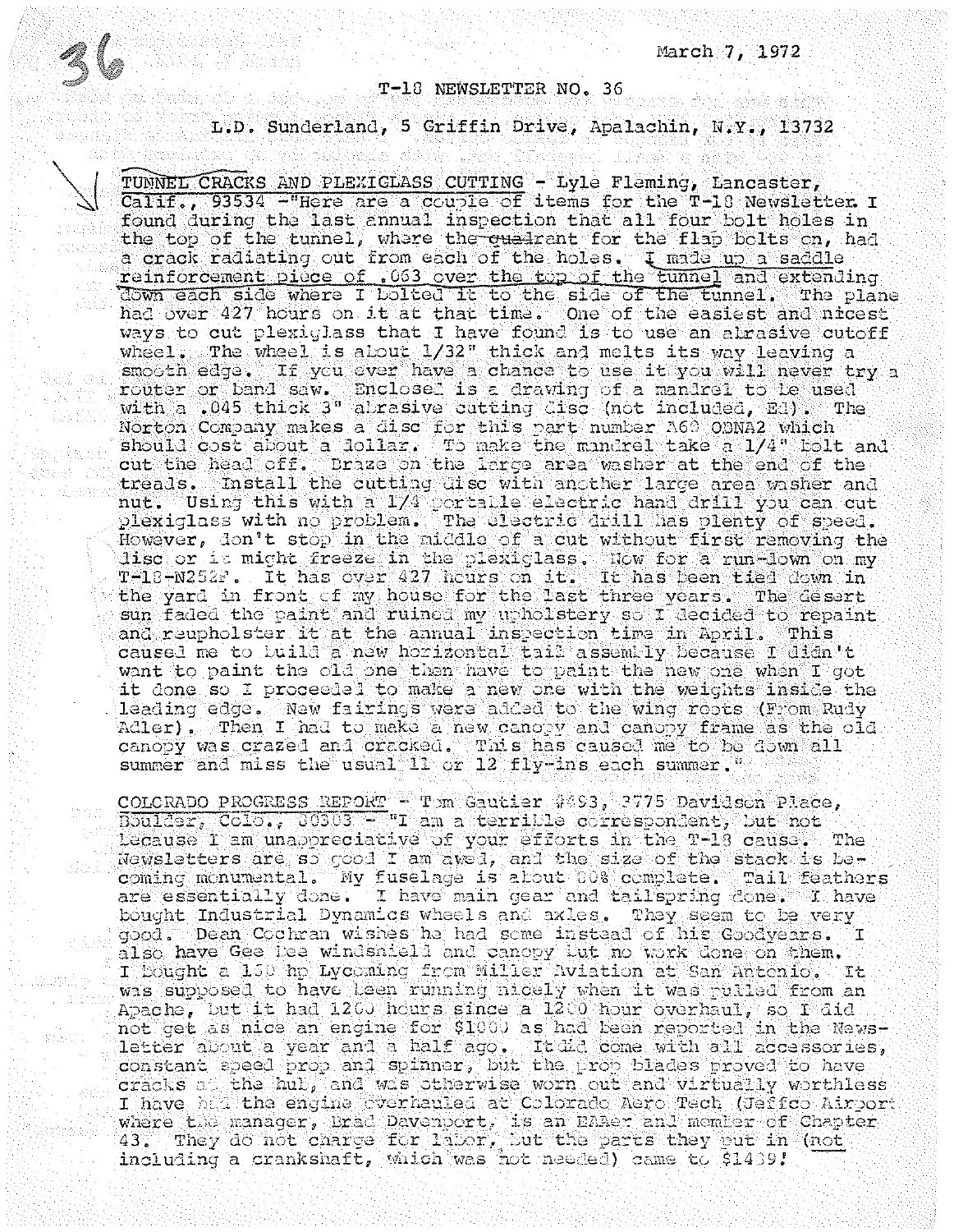T-13 Newsletter No. 36 March 7, 1972

ل ولايت This was not exactly the economical way to go, but I do wind up with a certified 2000 hour engine. I have a flange forming trick to offer. This is for flanges on inside curves. I have bent all inside flanges to 90<sup>0</sup> with a small baseball bat, with absolutely no problems with cracks. Of course, I was careful to have the edge smooth before forming. The relatively large radius wooden bat works like a charm. I must say that somehow I have not had much luck getting 90° on outside curves, so I have taken to fluting, without any stretch forming. It is so easy, and again works like a charm. There are a few places, of course, where a flat flange is needed and flutes cannot be used. I figured out how to do the fin rib attach holes in the flat, so no jigging was required. It was quite easy. I have templates for the holes if anyone is interested.

FLIGHT DATA ON #63 - Stewart Schureman, Granada Hills, Calif. -Thitlal rate of climb is 2500 FPM @ 120 MPH. Cruise at 700 ft. is 150 mph at 2400 r.m; 130 mph top speed. Maximum level flight RPM is 2700. Gross weight is 1390 1bs., empty weight is 868 1bs. Engine is 0320B 160 HP with a Sensenich fixed pitch prop. M76 EM 68 x 74 Model. Other than a cut Jown rear deck the ship is stock to prints. I designe<br>and built some super light and comfortable seats for my T-18. The seat<br>has flat sides made of .040 5061 aluminum. They have flanges formed over wooden form blocks to make a seat contour including both back and bottom. The seat back<br>material is .025 2024 T-3 which is rivetted to the contoured flange. The seat is hinged at the front. I have been keeping my T-19 at home and have used a special trailer which was made by Rudy Adler and it works fine. It takes  $\zeta_{\rm V}$ under an hour to load and unload with the help of two men. Mainly for lifting the wing and<br>mounting it both on the trailer and on the plane. I chickened out and used nuts and bolts instead of the ball lock pins as it isn't that much trouble but gives me added. peace of mind. Rudy's trailer is designed so that one man can load and unload but I usually have help and it goes much faster.

I have my wing sitting on a metal box which has wheels attached and it acts as a dolly. I then wheel the wing into the garage leading edge down and it fits nicely on one side of the garage out of the way. I park the fuselage in the backyard under my patio cover which keeps it out of the elements and is close at hand to work on."

FLIGHT REPORT - N. Seraphinoff -"I made the first flight in 426,  $\overline{u}$ ly 16, 1971; as of this letter, I have flown four hours. The ship is powered with a 0-290GH turning a 65 x 65 prop. I installed a 0-290D2 cam shaft in the engine. The shaft with the narrow cams gives me a little more valve lift, seems to work ok. There has been much said about the subject so I thought I would experiment. The ship flies very well, has a 1970 Rottry cowel, static RPM 23.50, wide open level flight, 220 RPM, climbs approximately 1600 ft/min. Speeds - 110 mph at 2100 RPM. At 2000 ft. Alt. MsL 2500 RPM 20" Manifold 130 MPH - guage readings only. Wide open level flight. I let the speed build up to 165 at 2800 RPM. The ship is all flush-rivetted with most all screws counter-sunk. Will let you know more as I learn."

호호형 회사 너는 눈소리를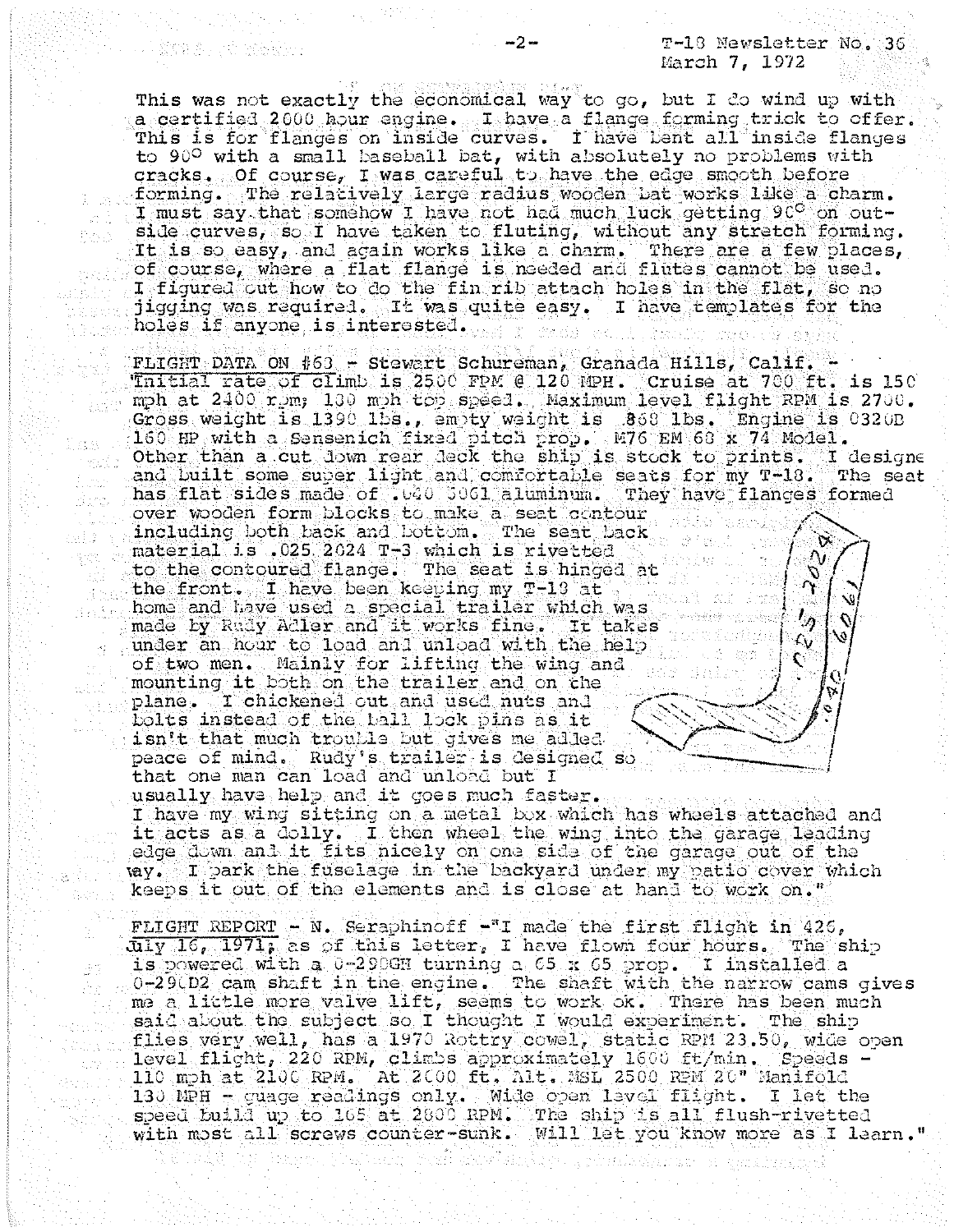FLIGHT REPORT - Earl Ody, 219 Peacock Lane, Montebello, Calif., 90640 "Flew my bird for the first time on 7/9/71 and it's great. If you put -excerpts from this note in the next Newsletter please give much credit on my behalf to George Leider, Phil Cline, Herb Weigle, and Dob Leider for much help. I'm powered with a 160 hp fuel injected Lyceming. you're doing a marvelous thing and I'm happy to contribute \$20 to the legal fund. If the fund comes up short let me know and I'll send " more."

FLIGHT REPORT - Floran Sullivan, 2410 Bush Ave., St. Paul, Minn., 55119 - "On September 23, 1971 my T-18, Serial No. 427, made its first . flight. The first and second flights were flown by Ron Zimmerman. I made the third flight one week later after getting some fine instruc-<br>tion in Ron Zimmerman's T-13. It's sure a pleasure flying the T-13's. I started the T-12 in May, 1966 and completed it on the 23 Sept. 71. The engine is a Lycoming 0-290-64 with an 0-320 oil pan, with a MA 4SPA carburator, Corvair oil cooler mounted forward of #2 cylinder, automotive type air filter system as per drawings and Thorp prop flange reinforcement. The prop is from a TriPacer and reworked by Maxwell . to a 68 inch diameter and 66 inch pitch. My T-18 is built per prints except for the Ron Zimmerman landing gear which I think works great. In the trim system I used two universal joints and a short tube instead of the rear flex cable, and up front I used a radio compass 90 degree drive unit for a replacement of the flex cable. My seats are built as per Dick Cavin's article in Sport Aviation. The aircraft is all flush riveted. I painted my T-18 with DuPont Deluxe enamel. The colors are white with green trim. I have anti-friction bearings in the horizontal tail pivots. A complete electrical system and - basic institument panel. My T-13 empty weight is 343 lbs. The engine turns 2500 RPM on take off. Climbing at 110 IAS, the rate of climb is<br>2000 Ft/min. with one person. At 2400 RPM, 20" MP indicated airspeed -is 145 MPH, at 2600 RPM 22" MP indicated airspeed is 160 MPH. In closing I would like to say how much I have appreciated the T-13 News--letter, you have done an excellent job of helping us all. When I get some more information on flying performance I will fill out your -questionnaire and mail it to you."

REAMING - Guenter Steuer -"When I purchased the first 3/8 bolts (outer wings to center wing) they were AN-bolts and nicked .371, which means a .373 reamer. Dut I have a .375 reamer only. So I bought NAS-bolts. They micked .3735, ok, with a .375 reamer. Besides, the NAS-bolts have a much better finish. From then on I bought NASstuff only.

PROPELLER BULLETIN - The propeller in-flight vibration survey has been concluded at Hartzell. Bob Dial's 160 hp T-18 was used for all of the tests. Twenty-three flights were made with three different props  $(474$  cut to  $68$ <sup>16</sup>,  $M74$  cut to  $69$ <sup>1</sup>, and an M76 cut to 70<sup>1</sup>), and three. different propeller hub extensions (1070, 1072, Thorp spool extensions and a Sensenich type bolt-through barrel extension). Hartzell is still writing the test report, but several conclusions have already become evident and should be brought to the attention of anyone using a cutdown Sensenich propeller. Cut-down M74 Sensenich propellers, and light 1070 extensions, should not be used on 160 hp Lycoming -engines. They probably should not be used on the 150 hp 0-320 engines either.

A full report on the tests with information extrapolated for the -smaller engines and on the effect of pitch can be obtained from

-3-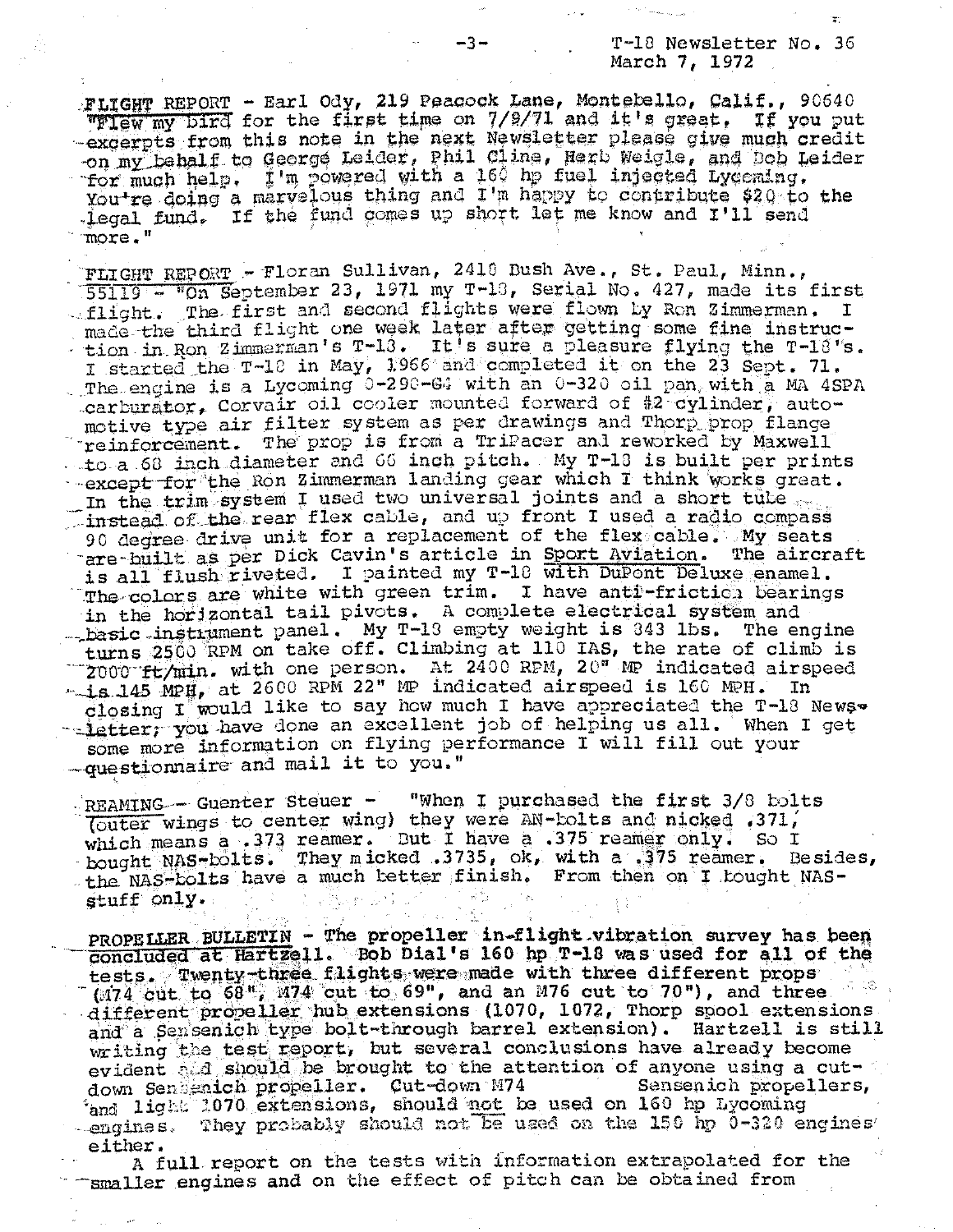医希尔氏试验 化氯化合物医氯化合物 人名科尔 医紫色蛋白质素 以上的 计分类

ažetno sposto – čezi oly, 189, 96 morský federacky (z 1958)<br>Martin 1897–1997 (zr. 184 filmsk Flar en Petzer ar Server (z 196 metar) re a composición de la construcción de la construcción de la construcción de la construcción de la construcció<br>Construcción de la construcción de la construcción de la construcción de la construcción de la construcción de Tyman aya denderpak terdi yi Tal ti Brizi dénge di 1990. THE COMPANY WAS LI 1, André Bra t to kan present that gained as second as a lifekt community who knows to be contained and gain  $\gamma$ is de alle

e a composition de la constitution de la constitution de la composition de la composition de la composition de<br>La composition de la composition de la composition de la composition de la composition de la composition de la moons wil pulp an mortsten weddo avani, Soyy gho aniw 13 hales with alse a 1910 ya Marekani ya Marekani ya Marekani ya Marekani ya Marekani ya Marekani ya Marekani ya Marekani ya Mare den die gegen zu der den die staat die produktie dat die eerste die gegende van die gegene van die stellings w aterarake Sak 

 $\mathcal{P}=\mathcal{P}(\mathcal{E})$ og og tan fæ<del>lg</del>

stes ted verves refreshvedne i San atlager og v pittalig spiring pro to 11. vol laur sev di-tigo dil s'iald del . . la stritut va tabulante antik galamat dan sebagai katan dan banyak terbagai dan sebagai dan sebagai dan ke stra s prito contra la portioname allo per bancos p as red leapting and cools of the compact of \$10 moderns. Of a map beginning depths and comple Tilge stødges i sem målade år andre av internation ordet skomment i en en det att stor take bende e.<br>Angens av ses stortet og til for att andet sen storte samme skore som en en storte ske stortet over mort  $\sim 71.4$  km (Gams  $\mathcal{L}^{(1)}\left(\mathcal{L}^{(1)}\right)\geq\mathcal{L}^{(1)}\left(\mathcal{L}^{(1)}\right)\geq\mathcal{L}^{(1)}\left(\mathcal{L}^{(1)}\right)$ 

send next technics contain an increased in the extract can conseque which is ment for the see the smoother's lettershed all models and the second second second set

 $\langle \sigma \rangle$  on  $\sigma \ll \sigma_{\rm eff}$  . The same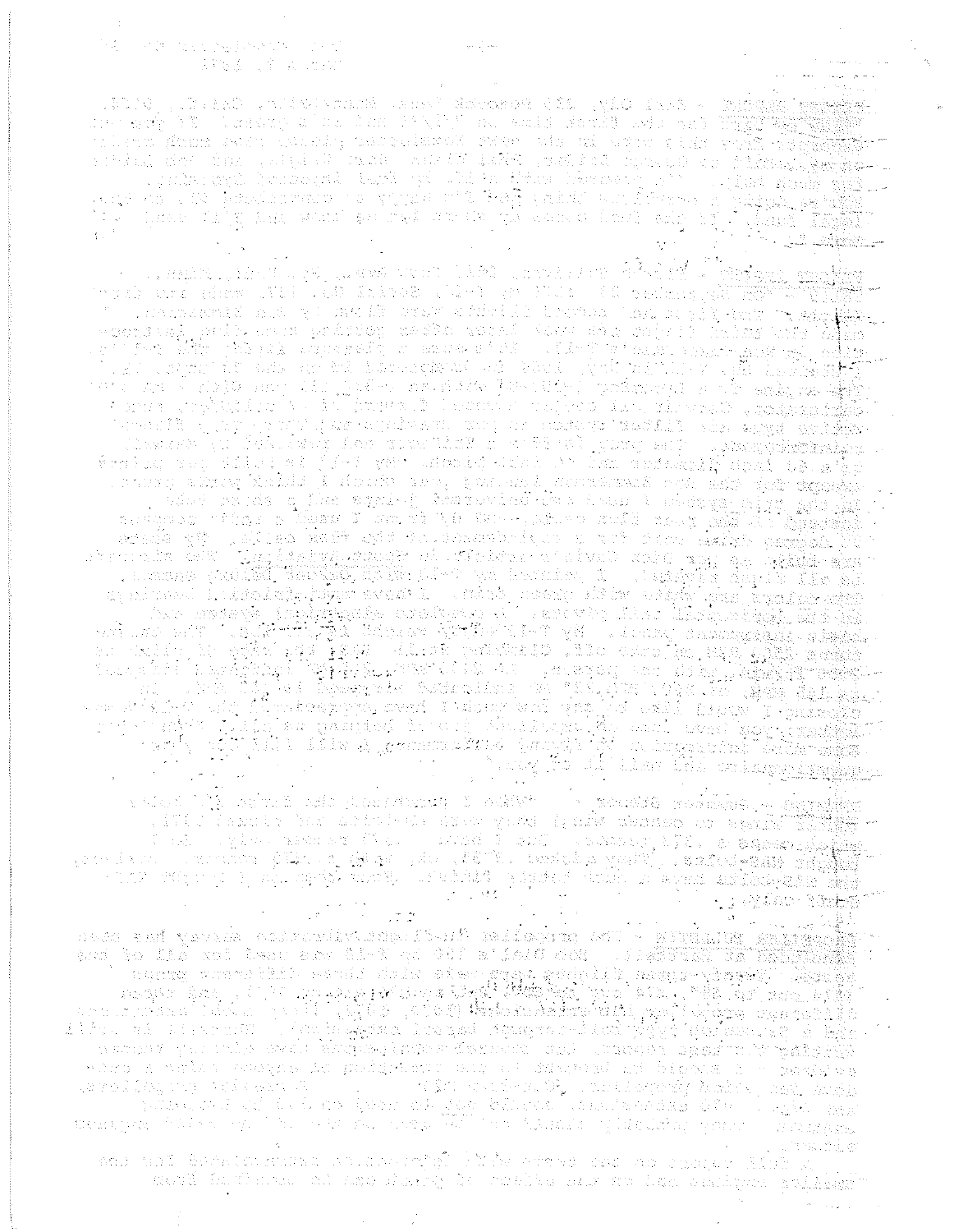Editor, T-16 Newsletter, 5 Griffin Drive, Apalachin, J.Y., 13732 by sending a donation of \$5.00 or more to help pay for these tests. Twenty-seven persons have donated \$575 to date to help pay for them but we need to raise about an additional \$1500. The report will reveal some surprising things about propeller extensions, engine timing, and cut-down props which should be of interest to all homebuilders. A pailwind with an o-200-02 engine was recently found to have a bad resonance point right in the middle of his operating range.

PLANS LISTS -In the last Hewsletter I mentioned that copies of T-18 plans lists arranged numerically and by assembly are available from PCR, 64.1 Cornell prive, Euntington Daach, California, 92647 for \$.50. The only problem was that I had the wrong number -- 644 instead of 3441. So, if you want a very handy thing when hunting for a print, get a copy and also nelp out a needy family.

SHEET ALUMINUM - Dick Stinson, 2430 Sleey Hollow Drive, Glendale, Calif., 91205 says that Eurelia Metals in Lob Angeles has a good supply of 5' x 15' .025 sheet. Dick now owns two T-18 projects.

DECLIAL MALES I have discovered some builders trying to struggle along without a scale marked off in decimal units rather than fractions. This Joukles your layout work. I use an 13" scale, from a drafting machine, marked off in .020" increments. This serves the purpose quite well and I recommend it if you can't locate a decimal steel scale. If you don't have a drafting supply house, you can send \$8.50 to Cahill and Earnard Co., 33 State Street, Binghamton, N.Y., 13902 and they will mail you one.

### BEGINJER'S CORMER -

1. How do I "fix" an extra 1/8" hole in exterior skin? Ans. If the center of the erroneous hole is at least 1/4" away from another 1/3" hole, the hole can be plugged. Chamfer both sides of the hole, insert a punching made with a 1/3" Whitney Punch and "givet" in place with a harmer and lucking bar. 2. Will an air gun available at automotive stores (Sor chiselling off mufflers, etc.) work as a rivet gun? Anybody tried one? 3. What wall thicknest is required for the aluminum windshield frame? Ans. . 033 x 1-1/4 aluminum 2024.

FIRST FLICKE RUCORD - According to John's records, the following persons made first flights in the order shown. If anyone knows of errors in this record, please advise John and myself. Also, much of this record was received second hand. John would like to know of all first flights, even for those who do not have their own plans.

|                | -91   |                                      | REG.          | DATE            |
|----------------|-------|--------------------------------------|---------------|-----------------|
| 57             |       | 62 Al Patton (tri gear), Georgia     | 133202        |                 |
| 56.            |       | 401 Cob Dial                         | EGILDO        | 19 Oct 70       |
| 59.            | - 227 | Robert L. Young                      | 32377         | 31 Oct 70       |
| 60             |       | 547 Leca Rodecap                     | $-12433$      | Oct 70          |
| 61             |       | 559 Fred Kracht<br>Canada            |               |                 |
| C2             |       | $19$ francis Richardson              | $7 - 795 - 4$ |                 |
| $63 -$         |       | 613 Sric L. Williams<br>Australia    | VH-DLV        |                 |
| 04             |       | -467 Ford hendrik                    | N457JF        | 16 Jan 71       |
| -65            | - 8   | - Gerd Jllmick, Salt Lake City, Utah | $.32043 -$    | $27$ Aug $70$   |
| -56            |       | 394 Art Wortz, lidlothian, Ill.      | [36321.1]     | 31 July 71      |
| $\mathcal{C}7$ |       | 455 Don Taylor, Remet, Calif.        | 1455DT        | $24$ $18y$ $71$ |
|                |       |                                      |               |                 |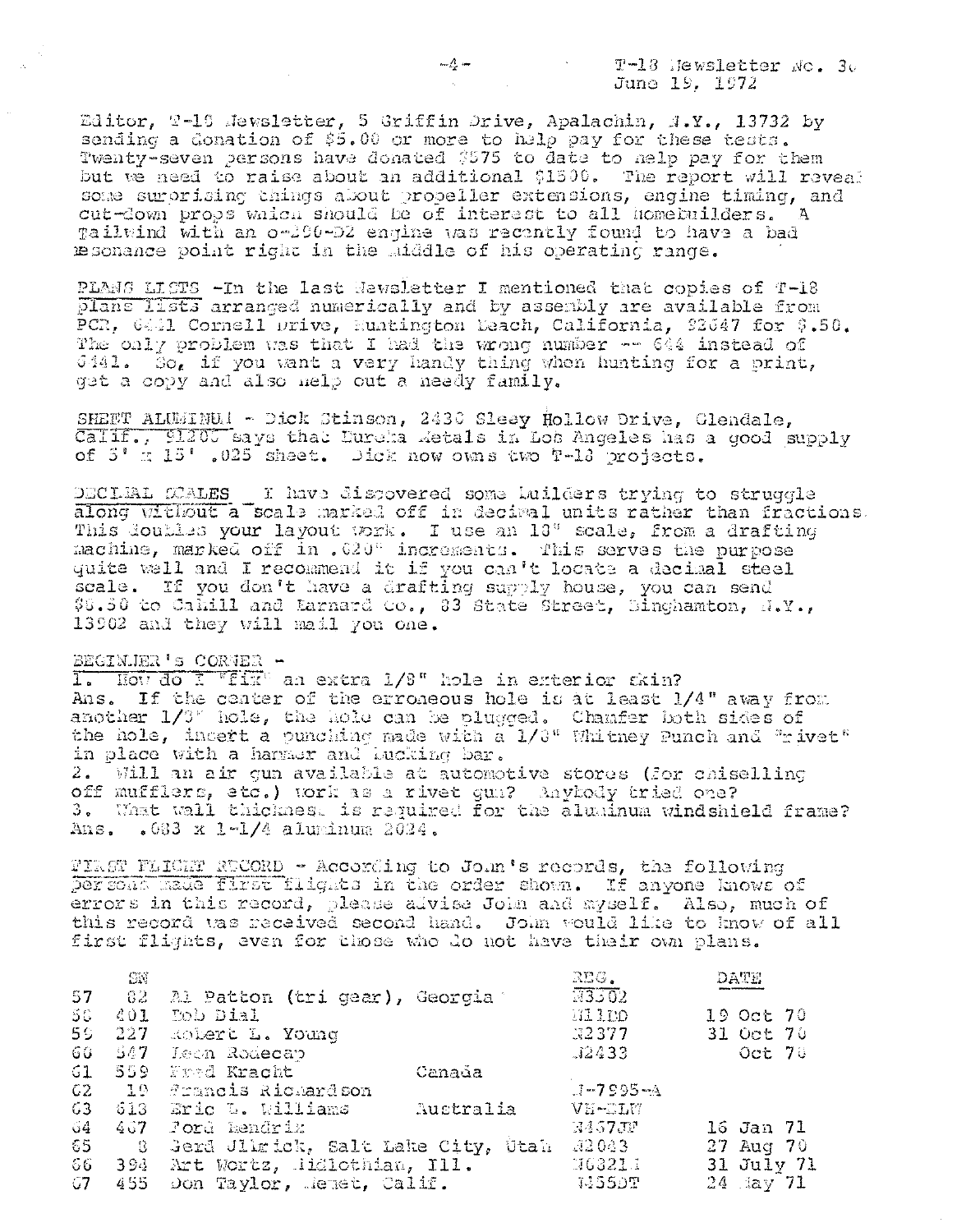an an an A

 $\frac{1}{2}$  ,  $\frac{1}{2}$  $\sim 10^{-1}$ 

 $\mathcal{L}_{\mathbf{w}}\mathbf{t}_{\mathbf{w}}$  ,  $\mathcal{L}_{\mathbf{w}}$ 

 $\Delta \phi = 0.002$  .

e and a called the collection of the state.<br>The collection of the collection of the collection of the collection of the collection of the collection of th<br>The South of the collection of the collection of the collection of  $\alpha$  ,  $\beta$  ,  $\beta$  ,  $\beta$  ,  $\beta$  ,  $\beta$ general en la<br>C  $\chi^2/\Omega$ 

|                                                                                                                                                                                                                                                                                                                                                                        | $\label{eq:2} \mathcal{A}(\mathcal{A}) = \frac{1}{\mathcal{B}} \frac{\mathcal{A}(\mathcal{A})}{\mathcal{B}} \quad \text{and} \quad \mathcal{A}(\mathcal{A})$                                                                                                                                                                                                                                                                                                                                                                                                                                                                                                                                                                                                                                                                                                                                                                   |                                                                                                                                                                                                                                                                                                                                                                                                                                              | あないかとう ハード・スページ かんしゅん めおとし                                                                                                                                                                                                                                                                                                                                                                                                                                                                                                                                                                                                                                                                                                                                                                                                                                                                                                                                                                                                                                                                                                                                                                                                                                  | $\label{eq:3.1} \frac{1}{\sqrt{2\pi}}\sum_{\alpha\in\mathbb{Z}}\frac{1}{\sqrt{2\pi}}\sum_{\alpha\in\mathbb{Z}}\frac{1}{\sqrt{2\pi}}\sum_{\alpha\in\mathbb{Z}}\frac{1}{\sqrt{2\pi}}\sum_{\alpha\in\mathbb{Z}}\frac{1}{\sqrt{2\pi}}\sum_{\alpha\in\mathbb{Z}}\frac{1}{\sqrt{2\pi}}\sum_{\alpha\in\mathbb{Z}}\frac{1}{\sqrt{2\pi}}\sum_{\alpha\in\mathbb{Z}}\frac{1}{\sqrt{2\pi}}\sum_{\alpha\in\mathbb{Z}}\frac{1}{\sqrt{2\pi$ |  |
|------------------------------------------------------------------------------------------------------------------------------------------------------------------------------------------------------------------------------------------------------------------------------------------------------------------------------------------------------------------------|--------------------------------------------------------------------------------------------------------------------------------------------------------------------------------------------------------------------------------------------------------------------------------------------------------------------------------------------------------------------------------------------------------------------------------------------------------------------------------------------------------------------------------------------------------------------------------------------------------------------------------------------------------------------------------------------------------------------------------------------------------------------------------------------------------------------------------------------------------------------------------------------------------------------------------|----------------------------------------------------------------------------------------------------------------------------------------------------------------------------------------------------------------------------------------------------------------------------------------------------------------------------------------------------------------------------------------------------------------------------------------------|-------------------------------------------------------------------------------------------------------------------------------------------------------------------------------------------------------------------------------------------------------------------------------------------------------------------------------------------------------------------------------------------------------------------------------------------------------------------------------------------------------------------------------------------------------------------------------------------------------------------------------------------------------------------------------------------------------------------------------------------------------------------------------------------------------------------------------------------------------------------------------------------------------------------------------------------------------------------------------------------------------------------------------------------------------------------------------------------------------------------------------------------------------------------------------------------------------------------------------------------------------------|------------------------------------------------------------------------------------------------------------------------------------------------------------------------------------------------------------------------------------------------------------------------------------------------------------------------------------------------------------------------------------------------------------------------------|--|
| $14 - 18 - 14$                                                                                                                                                                                                                                                                                                                                                         | (人) おおとこ しょうしん                                                                                                                                                                                                                                                                                                                                                                                                                                                                                                                                                                                                                                                                                                                                                                                                                                                                                                                 |                                                                                                                                                                                                                                                                                                                                                                                                                                              | $\mathcal{L}^{\mathcal{A}}(\mathcal{A})$ and the set of the set of the set of the set of the set of the set of the set of the set of the set of the set of the set of the set of the set of the set of the set of the set of the set of the set<br>$\label{eq:1} \mathcal{L}^{\mathcal{A}}_{\mathcal{A}}(\mathcal{A},\mathcal{A}) = \mathcal{L}^{\mathcal{A}}_{\mathcal{A}}(\mathcal{A},\mathcal{A}) = \mathcal{L}^{\mathcal{A}}_{\mathcal{A}}(\mathcal{A},\mathcal{A}) = \mathcal{L}^{\mathcal{A}}_{\mathcal{A}}(\mathcal{A},\mathcal{A})$                                                                                                                                                                                                                                                                                                                                                                                                                                                                                                                                                                                                                                                                                                                 | the company of the company of<br>$Y_{\rm eff}$ and $\alpha$ is a second contribution                                                                                                                                                                                                                                                                                                                                         |  |
| $\label{eq:2.1} \frac{1}{2}\sum_{i=1}^n\frac{1}{2\pi}\sum_{j=1}^n\frac{1}{2\pi\sqrt{2\pi}}\sum_{j=1}^n\frac{1}{2\pi\sqrt{2\pi}}\sum_{j=1}^n\frac{1}{2\pi\sqrt{2\pi}}\sum_{j=1}^n\frac{1}{2\pi\sqrt{2\pi}}\sum_{j=1}^n\frac{1}{2\pi\sqrt{2\pi}}\sum_{j=1}^n\frac{1}{2\pi\sqrt{2\pi}}\sum_{j=1}^n\frac{1}{2\pi\sqrt{2\pi}}\sum_{j=1}^n\frac{1}{2\pi\sqrt{$<br>いない しょせいしゃ | $\label{eq:2.1} \frac{1}{2} \left( \frac{1}{2} \sum_{i=1}^n \frac{1}{2} \sum_{j=1}^n \frac{1}{2} \sum_{j=1}^n \frac{1}{2} \sum_{j=1}^n \frac{1}{2} \sum_{j=1}^n \frac{1}{2} \sum_{j=1}^n \frac{1}{2} \sum_{j=1}^n \frac{1}{2} \sum_{j=1}^n \frac{1}{2} \sum_{j=1}^n \frac{1}{2} \sum_{j=1}^n \frac{1}{2} \sum_{j=1}^n \frac{1}{2} \sum_{j=1}^n \frac{1}{2} \sum$<br>$\label{eq:2.1} \mathcal{L}(\mathcal{L}^{\mathcal{L}}(\mathcal{L}^{\mathcal{L}}(\mathcal{L}^{\mathcal{L}}(\mathcal{L}^{\mathcal{L}}(\mathcal{L}^{\mathcal{L}}(\mathcal{L}^{\mathcal{L}}(\mathcal{L}^{\mathcal{L}}(\mathcal{L}^{\mathcal{L}}(\mathcal{L}^{\mathcal{L}}(\mathcal{L}^{\mathcal{L}}(\mathcal{L}^{\mathcal{L}}(\mathcal{L}^{\mathcal{L}}(\mathcal{L}^{\mathcal{L}}(\mathcal{L}^{\mathcal{L}}(\mathcal{L}^{\mathcal{L}}(\mathcal{L}^{\mathcal$                                                                                                   | アンティー しゅうしょう アール・エス ないきょう                                                                                                                                                                                                                                                                                                                                                                                                                    | $\label{eq:2.1} \mathcal{L}(\mathcal{L}^{\mathcal{L}}_{\mathcal{L}}(\mathcal{L}^{\mathcal{L}}_{\mathcal{L}}(\mathcal{L}^{\mathcal{L}}_{\mathcal{L}}(\mathcal{L}^{\mathcal{L}}_{\mathcal{L}}(\mathcal{L}^{\mathcal{L}}_{\mathcal{L}}(\mathcal{L}^{\mathcal{L}}_{\mathcal{L}}(\mathcal{L}^{\mathcal{L}}_{\mathcal{L}})))\otimes \mathcal{L}^{\mathcal{L}}_{\mathcal{L}}(\mathcal{L}^{\mathcal{L}}_{\mathcal{L}}(\mathcal{L}^{\mathcal{L}}_{\mathcal{L}}(\$<br>$\mathcal{L}^{\mathcal{L}}(\mathcal{L}^{\mathcal{L}}(\mathcal{L}^{\mathcal{L}}(\mathcal{L}^{\mathcal{L}}(\mathcal{L}^{\mathcal{L}}(\mathcal{L}^{\mathcal{L}}(\mathcal{L}^{\mathcal{L}}(\mathcal{L}^{\mathcal{L}}(\mathcal{L}^{\mathcal{L}}(\mathcal{L}^{\mathcal{L}}(\mathcal{L}^{\mathcal{L}}(\mathcal{L}^{\mathcal{L}}(\mathcal{L}^{\mathcal{L}}(\mathcal{L}^{\mathcal{L}}(\mathcal{L}^{\mathcal{L}}(\mathcal{L}^{\mathcal{L}}(\mathcal{L}^{\mathcal{L$                                                                                                                                                                                                                                                                                                                                       | <b>1000 年 1000 年</b>                                                                                                                                                                                                                                                                                                                                                                                                         |  |
|                                                                                                                                                                                                                                                                                                                                                                        | $\mathcal{L}(\mathcal{L}(\mathcal{L}(\mathcal{L}(\mathcal{L}(\mathcal{L}(\mathcal{L}(\mathcal{L}(\mathcal{L}(\mathcal{L}(\mathcal{L}(\mathcal{L}(\mathcal{L}(\mathcal{L}(\mathcal{L}(\mathcal{L}(\mathcal{L}(\mathcal{L}(\mathcal{L}(\mathcal{L}(\mathcal{L}(\mathcal{L}(\mathcal{L}(\mathcal{L}(\mathcal{L}(\mathcal{L}(\mathcal{L}(\mathcal{L}(\mathcal{L}(\mathcal{L}(\mathcal{L}(\mathcal{L}(\mathcal{L}(\mathcal{L}(\mathcal{L}(\mathcal{L}(\mathcal{$<br>けさん いいこう さいいっしょう<br>$\label{eq:2.1} \frac{1}{2} \left( \frac{1}{2} \frac{1}{2} \right) \left( \frac{1}{2} \frac{1}{2} \right) \left( \frac{1}{2} \frac{1}{2} \right) \left( \frac{1}{2} \frac{1}{2} \right) \left( \frac{1}{2} \frac{1}{2} \right) \left( \frac{1}{2} \frac{1}{2} \right) \left( \frac{1}{2} \frac{1}{2} \right) \left( \frac{1}{2} \frac{1}{2} \right) \left( \frac{1}{2} \frac{1}{2} \right) \left( \frac{1}{2} \frac{1}{2} \right) \left( \$ | $\label{eq:2.1} \frac{1}{2}\int_{\mathbb{R}^3}\frac{d\mu}{\mu}\left(\frac{d\mu}{\mu}\right)^2\frac{d\mu}{\mu}\left(\frac{d\mu}{\mu}\right)^2\frac{d\mu}{\mu}\left(\frac{d\mu}{\mu}\right)^2\frac{d\mu}{\mu}\left(\frac{d\mu}{\mu}\right)^2\frac{d\mu}{\mu}\left(\frac{d\mu}{\mu}\right)^2\frac{d\mu}{\mu}\left(\frac{d\mu}{\mu}\right)^2\frac{d\mu}{\mu}\left(\frac{d\mu}{\mu}\right)^2\frac{d\mu}{\mu}\left(\frac{d\mu}{\mu}\right)^2\frac$ | $\label{eq:2.1} \mathcal{F}^{\mathcal{A}}(\mathcal{A}) = \mathcal{F}^{\mathcal{A}}_{\mathcal{A}}(\mathcal{A}) = \mathcal{F}^{\mathcal{A}}_{\mathcal{A}}(\mathcal{A}) = \mathcal{F}^{\mathcal{A}}_{\mathcal{A}}(\mathcal{A}) = \mathcal{F}^{\mathcal{A}}_{\mathcal{A}}(\mathcal{A}) = \mathcal{F}^{\mathcal{A}}_{\mathcal{A}}(\mathcal{A}) = \mathcal{F}^{\mathcal{A}}_{\mathcal{A}}(\mathcal{A}) = \mathcal{F}^{\mathcal{A}}_{\mathcal{A}}(\mathcal{A}) = \math$<br>$\mathcal{L}^{\mathcal{L}}(\mathcal{L}^{\mathcal{L}})$ and the propagation of the contribution of the contribution of the contribution of the contribution of the contribution of the contribution of the contribution of the contribution of the cont<br>the contract of the second contract of the contract of the state<br>$\mathcal{L}^{\mathcal{L}}(\mathcal{L}^{\mathcal{L}}(\mathcal{L}^{\mathcal{L}}(\mathcal{L}^{\mathcal{L}}(\mathcal{L}^{\mathcal{L}}(\mathcal{L}^{\mathcal{L}}(\mathcal{L}^{\mathcal{L}}(\mathcal{L}^{\mathcal{L}}(\mathcal{L}^{\mathcal{L}}(\mathcal{L}^{\mathcal{L}}(\mathcal{L}^{\mathcal{L}}(\mathcal{L}^{\mathcal{L}}(\mathcal{L}^{\mathcal{L}}(\mathcal{L}^{\mathcal{L}}(\mathcal{L}^{\mathcal{L}}(\mathcal{L}^{\mathcal{L}}(\mathcal{L}^{\mathcal{L$ | $\alpha$ -special contracts of the $\alpha$                                                                                                                                                                                                                                                                                                                                                                                  |  |
| <b>美利亚地区 氣気</b><br>and a strong control.<br>(人) せんきしずい<br>the control of the control of the control                                                                                                                                                                                                                                                                    | and support the<br>$\sim 10^{10}$ m $^{-1}$<br>of the company of<br>and with the common                                                                                                                                                                                                                                                                                                                                                                                                                                                                                                                                                                                                                                                                                                                                                                                                                                        |                                                                                                                                                                                                                                                                                                                                                                                                                                              | وأوالي والمستور والمتحدث والمتواطن والمتحدث والمتحدث والمتحدث والمتحدث والمتحدث<br>$\mathcal{L}^{\mathcal{A}}_{\mathcal{A}}(\mathcal{A})=\mathcal{L}^{\mathcal{A}}_{\mathcal{A}}(\mathcal{A})=\mathcal{L}^{\mathcal{A}}_{\mathcal{A}}(\mathcal{A})=\mathcal{L}^{\mathcal{A}}_{\mathcal{A}}(\mathcal{A})=\mathcal{L}^{\mathcal{A}}_{\mathcal{A}}(\mathcal{A})=\mathcal{L}^{\mathcal{A}}_{\mathcal{A}}(\mathcal{A})=\mathcal{L}^{\mathcal{A}}_{\mathcal{A}}(\mathcal{A})$<br>a shekarar 1990 - An tarihin Maria Maria Maria Maria Maria Maria Maria Maria Maria Maria Maria Maria Maria Mar<br>Maria Maria Maria Maria Maria Maria Maria Maria Maria Maria Maria Maria Maria Maria Maria Maria Maria Maria Ma                                                                                                                                                                                                                                                                                                                                                                                                                                                                                                                                                 |                                                                                                                                                                                                                                                                                                                                                                                                                              |  |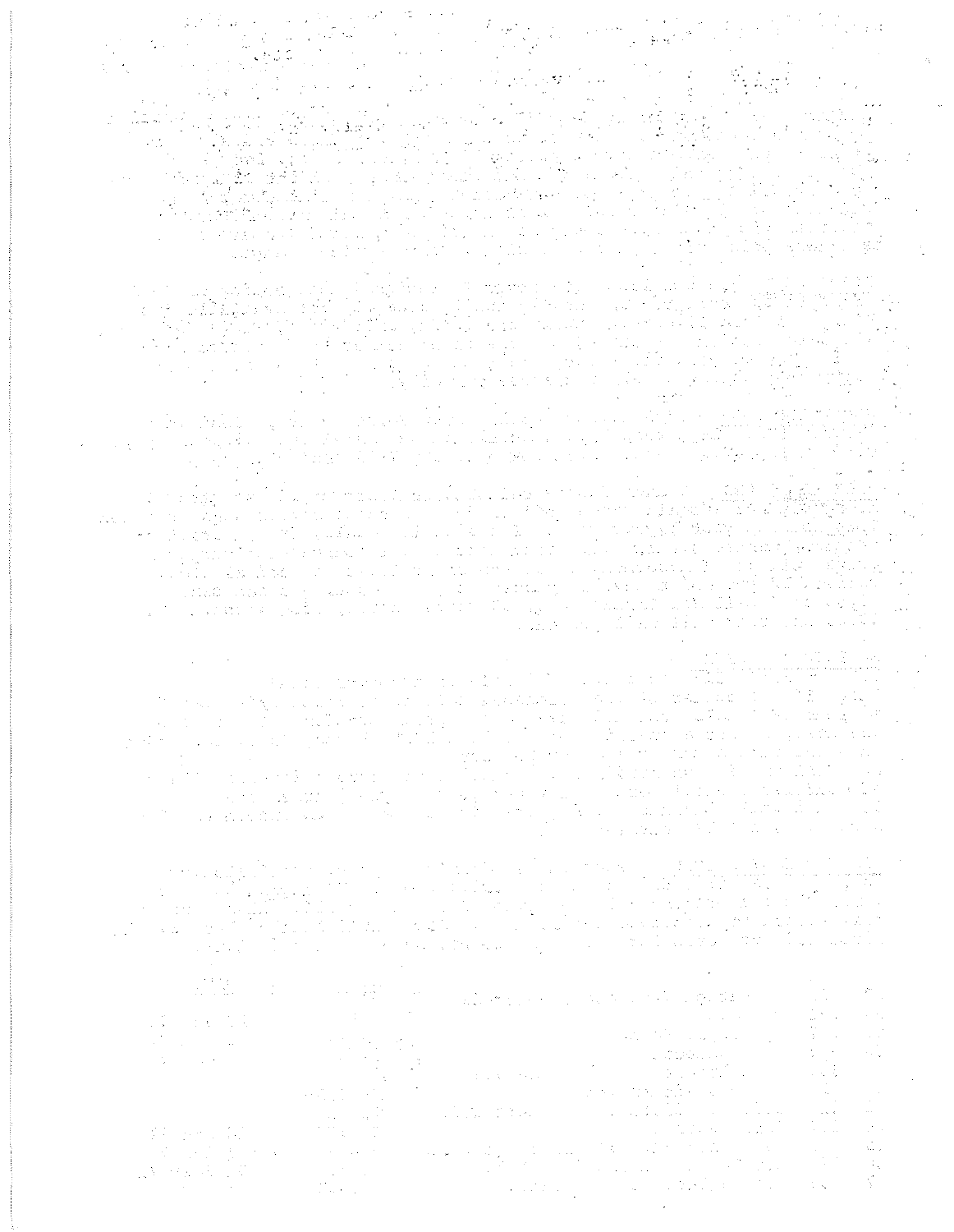$S/N$  $\mathcal{F}_\mathbf{a}$  . 474 John Kerr  $82<sub>1</sub>$ 29 Mar 72 83 488 Charles Borden 1 Apr 72 002 JOHN THORP, P.O. Box 516, Sun Valley, Calif 91352  $8L$ 5 Apr 72 198 Howard Culbertson, 3408 Gerald Dr, Newbury Park, Calif 91320 2 May 72 85 86 106 Iloyd Toll, Hazen, Ark 25 May 72 725 Len Edvinson, 2204 Camas Cir SE, Renton, Wash 98055 87 30 May 72 If your first flight hasn't been listed, please send both John and me the info.

CLECOS AND LONG SHEETS - Don Thompsen, Box 424, Sewell, NJ has found a source for Clecos for  $\S.25$  each and 2024-T3 sheet of various thicknesses any length off the roll. Write to Airparts, 1430 South 33rd St. Kansas City, Kansas 66106.

Don also sent a sketch of a belt sander he made which clamps to the table of his radial arm saw. The drive pulley is mounted in a drill chuck of the saw.

NEW DRAWINGS - John Thore has 26 additional drawings which he will 5011 for \$25. Those who have paid for the extra drawings but have not received all 20, tell mim how many they may and he will fill them in.

THORP'S T-10 - John says he hissed on the veight estimate on his personal [30 hp T-13. Ee estimated 930 pounds but it weighed 938. **Eu** le hit the tail weight right on the button at 41 pounds. He now has over 50 hours on it and it is back home from Fox Field at Lancaster where he had to take it for flight testing. He is now installing a canopy laten for the canopy vould come open at speeds over 172 mph. His only other problem was a broken tachometer shaft. Vaughn Parker told me (confidentially) that the standard panel location doesn't leave much room for instruments and it is really tough to change instruments. Mo performace data available yet.

CYLINDER HARD TEMP GAUGH - John Stranger -Buy the VU cylinder head temp gauge alt from J.C. Unitney (217.25) The probes have 1/8" pipe. threads but if you run a straight 3/3 die over the threads, they are a perfect fit for the Lycoming cylinker. It is electrically operated. Now check all your cylinders any time.

FLIGHT RIPORT - Clive Canning, 7 Lillside Crescent, Blackburn, Vic. 3136, Australia - It is with pleasure that I can advise you that my Thorp T-13 aircraft has now flown and in fact has completed the whole of the flight test substale as required by our Department of Civil Aviation and has been issued with the necessary certificate of airworthiness. Construction time was two years, 10 months. The assistant given by in. Thorp during the construction period highlights the character of the ran and also his unbending enthusiasm for the unateur builder. It goes without question that the flying qualities of the T-13 are to my mind unaqualled by any other aircraft that I have personally floum, and this includes a vide range of commercial aircraft manufactured by the well-known resutable organizations. For the nurpose of your records I have enclosed a brief resume of the aircraft VD C.C on yillon I have now logged some 20 hours since its first flight on larch lith. You may be interested that during our first Mational Fly-In it was avarded the trowly presented by our U.L.A.A. for anateur constructed aircraft. I woull also like to record that the T-18 Newsletters have always proved most interesting and certainly of great assistance during construction.

Initial Test Flight - Latroke Valley Airfield Engine - Lycoming )  $-320$  -Alb  $\sim$  150 hp Fixed Pitch Frogeller - Sensenich 74" Dia - 60" Pitch

 $\sim 10^{11}$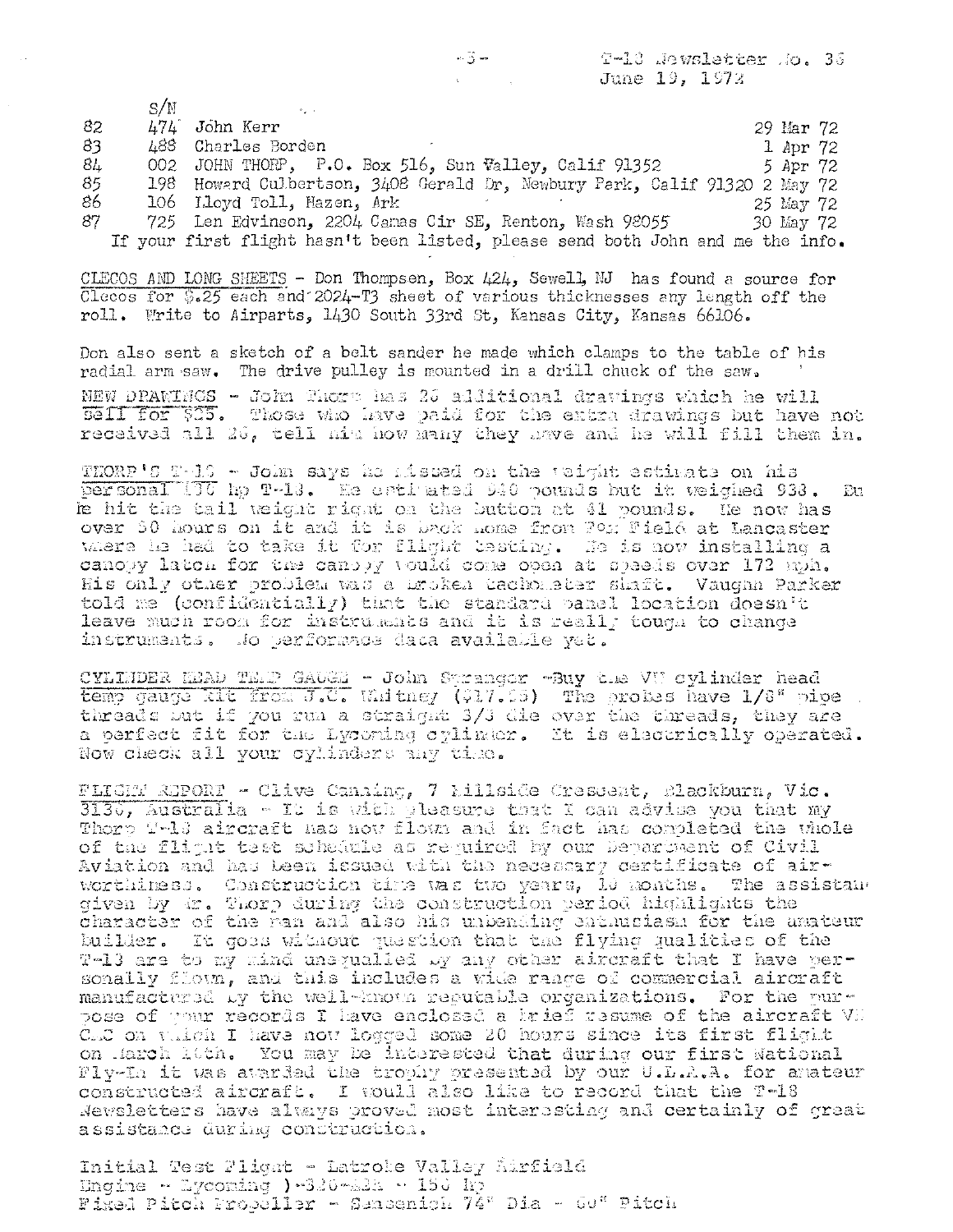# 

 $\mathcal{L}^{\mathcal{L}}$  , where  $\mathcal{L}^{\mathcal{L}}$  is the finite function of  $\mathcal{L}^{\mathcal{L}}$ 

 $\label{eq:2} \mathcal{L} = \frac{2\pi\epsilon}{\pi} \left( \frac{1}{\epsilon} \sum_{i=1}^{\infty} \frac{1}{\epsilon_i} \right) \frac{1}{\epsilon_i} \left( \frac{1}{\epsilon_i} \sum_{i=1}^{\infty} \frac{1}{\epsilon_i} \right)$ 

e de la comunicación de la constitución de la constitución de la constitución de la constitución de la constit<br>En la constitución de la constitución de la constitución de la constitución de la constitución de la constituc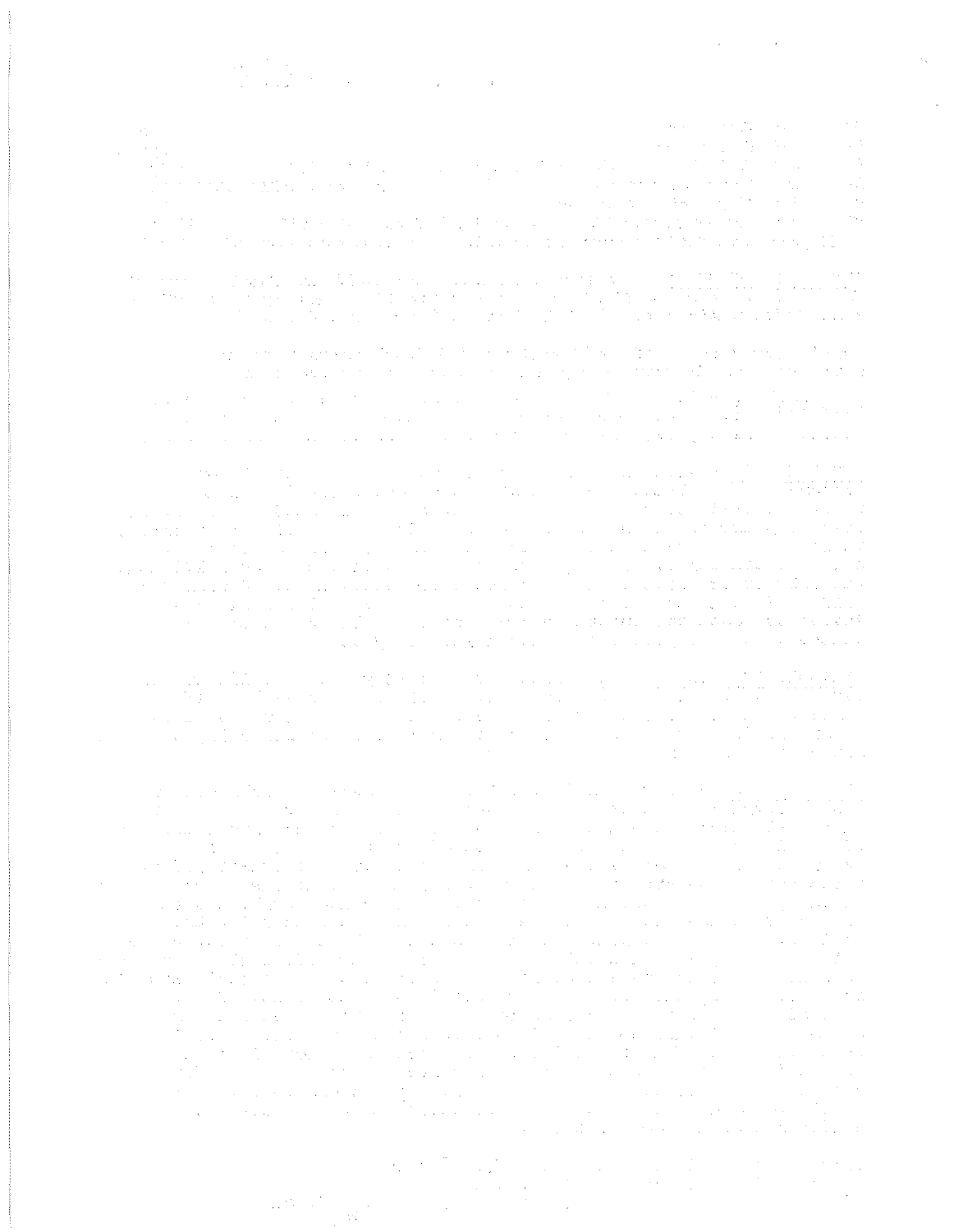June 19, 1972 Empty Weight - 972 lbs. Performance: All at 1355 1bs.<br>Stall clean 48 Kts. I.A.S. Stall full flap 43 Kts. I.A.S. Cruise 2450 RP. 130 Kts. F.A.O. Full throttle level flight sea level 153 Kts. T.A.S. Full throttle climb at 30 Kts. I.A.S. 1800 feet per minute. Equipment: Engine driven dry vacuum pump providing suction for A/H and D.G. Slectric T & B - Slectric Aux. fuel pump King KK 170 with K 211 B Indicator including Glide Slope Bendiz T12D A.D.F. Instrument lights - Mavigation Light - Landing Light - Rotating **Beacon** Modifications Undercarriage lengthened 4-1/2" to comply with propeller clearance needs of Department of Civil Aviation, Australia. Sump added to fuel tank to collect possible water contanination together with separate water drain pipe with fuel cock for external drainage aft of firewall (J.C.A. requirement). Flaps restricted to "1-1/2 notches" and also interconnected (D.C.A. requirement). Pitot-Static source moved to underside of port wing (D.C.A. requirement). Full length Aileron Ringes (my own nod). Ed sote: This is a fine flight report. If yours is not included somewhere in a back Jewsletter, why not send me one? I see no mention was made of airspeed caliaration. The high speed figures may be fairly accurate, but the stall speeds probably reflect the errors due to the under wing location of the pitot tube. Some located there nave been read near zero at stall. APPLYING NU.AEERS - Robert Cumberford, Tuxedo Park, N.Y., 10987 - I had extremely good luck outting numbers on my Bolkow Junior using 3.1 Scotchkrite reflective tapé, 2 inches vide. As this is the legal minimum stroke width for 12-inch high numbers, it was convenient.  $\mathbf{I}$ laid out the angle of letters I wanted full size on drafting velumn, then just used scissore to cut off pieces of tape that would fit. I then taped those onto the velum, and took the whole works to the airplane. Taping the whole assembly of layout, tape bits, etc., to the fuselage sides, I was able to use a water-tased Flair pocket pen to mark the ends of lotters. Then I just put the reflective tage bits on one at a time, peeling the back and sticking the tape down with a lumicant of household detergent and water. (3d gives instructions on the method with the tape, as well as supplying the squeegee). This material is used on airliners (and MY Telephone trucks, now) and won't be disturbed by high speed if properly applied: However, there is an Aircraft Edge Sealer, a kind of industrialized nail polish, that can take all rish out of the situation<br>I used it. The whole job, layout, installation, and burnishing down,<br>took about 4-5 hours. I could do it more guiskly now, but others not used to graphic arts work might take a lit longer. There was almost no waste, which is good since the noll of tape cost \$28.00. There should be plenty for several aimplanes in one roll. I also used some on the l.e. of the stabilator and wing (gold tape on Corvette red-

 $\cos \theta$  and  $\cos \theta$ 

T-18 Newsletter No. 36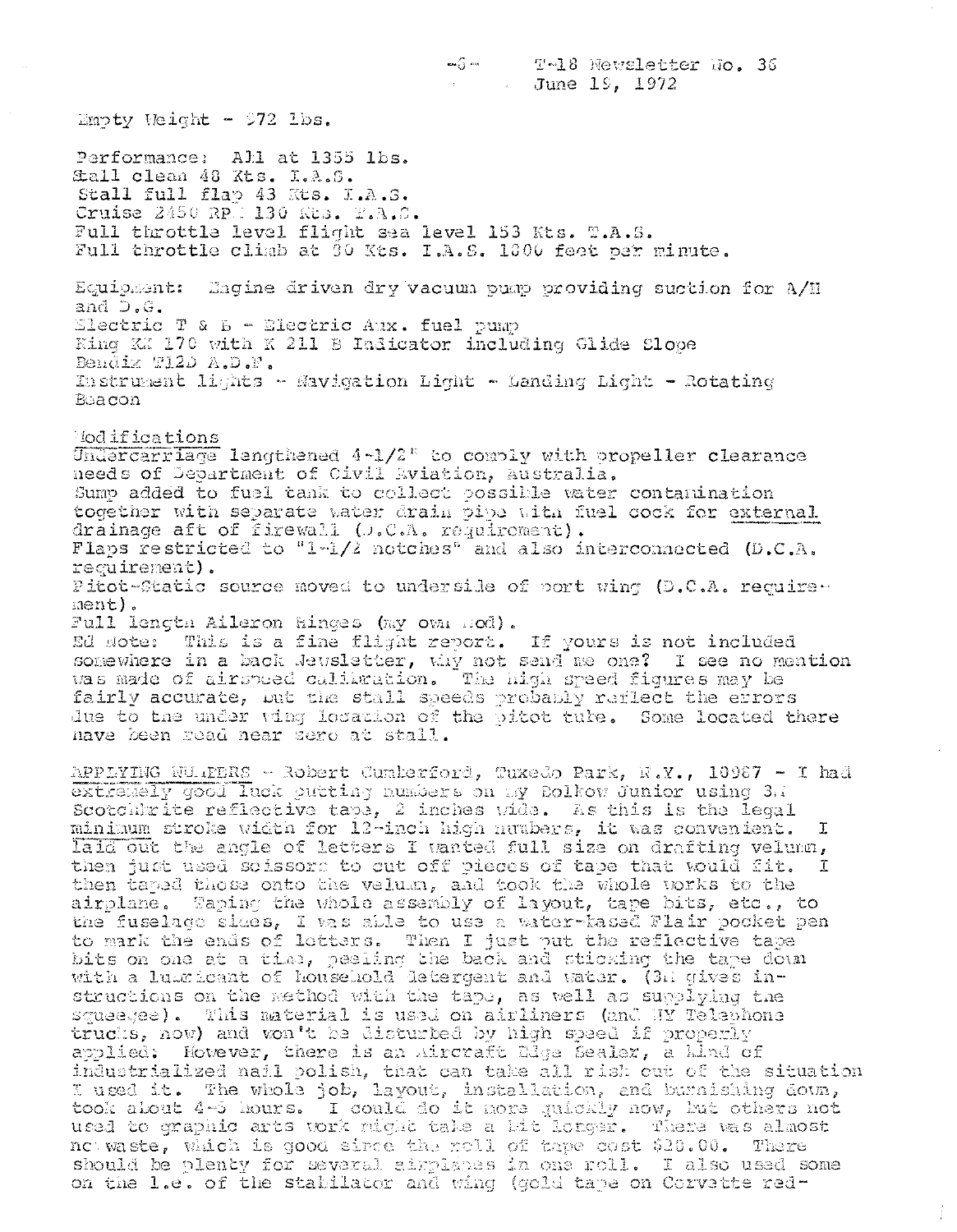## $\label{eq:2.1} \begin{split} \mathcal{A}_{\mathcal{A}}(\mathbf{x})&=\mathcal{A}_{\mathcal{A}}(\mathbf{x})\frac{\partial}{\partial\mathbf{x}}\left(\mathbf{x}^{\mathcal{A}}_{\mathcal{A}}\right)\mathbf{x}^{\mathcal{A}}_{\mathcal{A}}(\mathbf{x})\mathbf{x}^{\mathcal{A}}_{\mathcal{A}}(\mathbf{x})\\ &=\mathcal{A}_{\mathcal{A}}(\mathbf{x})\frac{\partial}{\partial\mathbf{x}}\left(\mathbf{x}^{\mathcal{A}}_{\mathcal{A}}\right)\mathbf{x}^{\mathcal{A}}_{\mathcal{A}}(\mathbf{x})\mathbf{x}^{\mathcal{$

(2) (2) (2) (3) (2) (2) (3) (3) (3) (3)

 $\mathcal{L} = \mathcal{L} \mathcal{L} = \mathcal{L} \mathcal{L}$  and  $\mathcal{L} = \mathcal{L} \mathcal{L}$  , we can consider  $\mathcal{L} \mathcal{L} \mathcal{L} \mathcal{L}$ 

 $\mathbb{R}^n$  , the first product of the state  $\mathbb{R}^n$  , we have the construction of the state of the state of the state of the state of the state of the state of the state of the state of the state of the state of the st  $\label{eq:2.1} \frac{1}{2\pi}\left(\frac{1}{2\pi}\right)^2\left(\frac{1}{2\pi}\right)^2\left(\frac{1}{2\pi}\right)^2.$ 

 $\frac{\partial}{\partial t} \frac{\partial}{\partial t} \frac{\partial}{\partial t} \frac{\partial}{\partial t} \frac{\partial}{\partial t} \frac{\partial}{\partial t} \frac{\partial}{\partial t}$ 

 $\mathcal{A}^{\text{max}}_{\text{max}}$  ,  $\mathcal{A}^{\text{max}}_{\text{max}}$ 

an sa basar a contae do contae an mortal and a sa basar a complex and the contae of the said sufficients

 $\label{eq:1} \mathcal{L}(\mathcal{A})=\mathcal{L}_{\mathcal{A}}\left(\mathcal{L}_{\mathcal{A}}\right)\mathcal{L}_{\mathcal{A}}\left(\mathcal{L}_{\mathcal{A}}\right)=\frac{1}{2}\mathcal{L}_{\mathcal{A}}\left(\mathcal{L}_{\mathcal{A}}\right)\mathcal{L}_{\mathcal{A}}\left(\mathcal{L}_{\mathcal{A}}\right)\mathcal{L}_{\mathcal{A}}\left(\mathcal{L}_{\mathcal{A}}\right)\mathcal{L}_{\mathcal{A}}\left(\mathcal{L}_{\mathcal{A}}\right)\mathcal{L}_{\mathcal{A}}\left(\mathcal{L}_{\mathcal{A}}$  $\sim 10^{-11}$ 

 $\overline{\phantom{a}}$ 

 $\mathcal{A}^{\mathcal{A}}$  $\label{eq:2.1} \mathcal{F}(\mathcal{F}) = \mathcal{F}(\mathcal{F}(\mathcal{F})) = \mathcal{F}(\mathcal{F}(\mathcal{F})) = \mathcal{F}(\mathcal{F})$ 

 $\mathcal{L}^{\mathcal{L}}(\mathcal{L}^{\mathcal{L}})$  . The contribution of  $\mathcal{L}^{\mathcal{L}}$ त पार्टी प

 $\mathcal{F}_{\mathcal{A}}$  .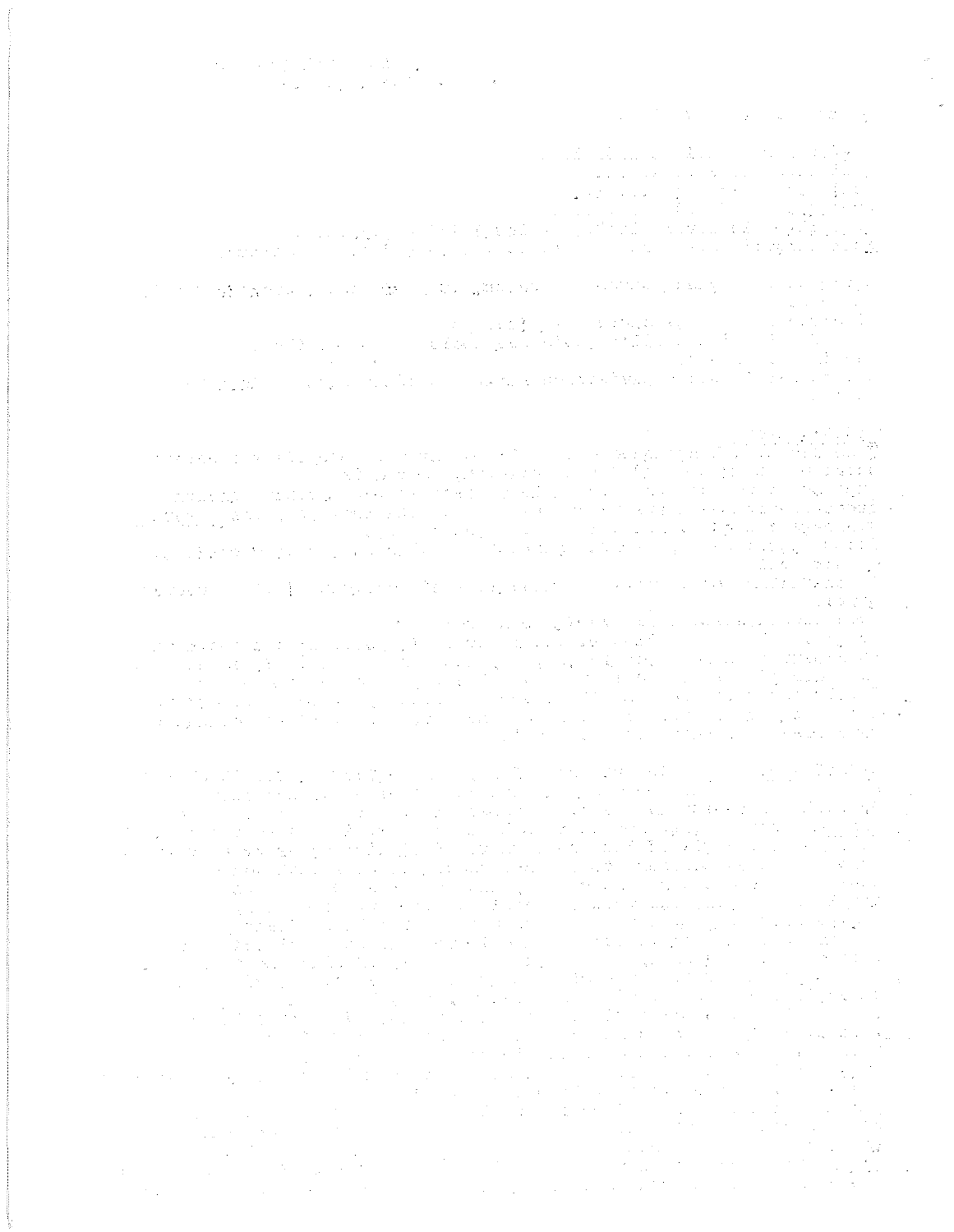orange paint).

CANOPIES - by Gee Bee - 13415 - 2nd Ave. S., Seattle, Wash., 9B14B Here's something you might mention in your next T-18 Newsletter -T-18 canopies are going up a little in price. The price of plex is going up again. I absorbed the last two price increases but just can't afford to absorb any more. The new prices will be: Canopy and windshield - \$150., Canopy only - \$135., Windshield only - \$20., Shioping carton - \$13.50. Colors: Clear, green, 1t. gray. I'll honor the old prices until August 1, 1972. Phone 206-CH2-0332  $(C: 00 to 7:00$  pm Pacific time).

SPORT AERO ADDRESS - 44-48 Carrol Drive., Sumpter, South Carolina, 29150 - I haven't heard from Lucius Bigelow for a long time but I understand he is still in business handling most of the T-18 materials He's a contractor and Sport Aero is only a part-time endeavor.  $\mathcal{I}$ understand there is sometimes a long delay in filling orders.

CLECOS - Earl's Supply Co., PO Box 265, Lawndale, Calif., 90260 -We can supply  $3/32$ ,  $1/6$ ,  $3/32$  or  $3/16$  at a price of  $$27.00$  per hundred. We also sell a cleco kit which sells for \$12.50 and consists of 40 clecos and 1 pair cleco pliers. OK to assort sizes.

FUEL SYSTEM (L.D. Sunderland) - After Jack Park and several others moorted that they got power interruptions with several gallons of fuel in the tank, John recommended that a fuel pump be put on all T-13's. However, many of us don't use pumps and have no problems, even with 180 hp engines. Before Bill Warwick flew the first T-18 he ran a full power test with the nose elevated and there was no problem using up all fuel in the tank.

So, what could cause fuel flow problems in some T-13's? Three possibilities - vent clogged or creating negative pressure, clogged fuel strainer or wrong carburetor float valve. If the vent tube faces fortard into the wind getting full ram air, the pressure increase is equivalent to that if the fuel level in the tank were 7.2 inches higher. On the other hand, if the vent tuke faces aft pulling a suction, it will be like lowaring the fuel level. Depending on the amount of negative pressure differential, it could prevent fuel flow. What is wrong with facing the vent forvard? It collects dirt. So it should have a screen to keep out contamination and perhaps more importantly mud vasos. An alternate inlet should be made inside the fuselage just in case the main inlet becomes cloqged. Drill a 1/16" lole in the tube for the alternate inlet.

My vent tube is made of 3/3" aluminum. It comes through the .040 floor board near the fuselage centerline and extends out about 1/2". The end is cut off at a 450 angle with the opening facing fwd. Peen the tip forward making a small pocket to insure getting positive ram pressure. Air in the vent tuke is virtually stagnant except between the end and the alternate hole where water or dust will be purged by the airflow. I've purposely run my tank very low (it's fiberglas so I can observe the fuel level inflight) and I've been unable to cause the engine to even hesitate in a steep climb.

If a filter or tank strainer is clogged, the solution is obvious. Comeone has already had engine failure because of not having a screen finger strainer in the outlet of the tank. If your airplane doesn't have one, ground it until you instal one. If you can't find a shutoff valve with a finger strainer, you can make one easily as shown in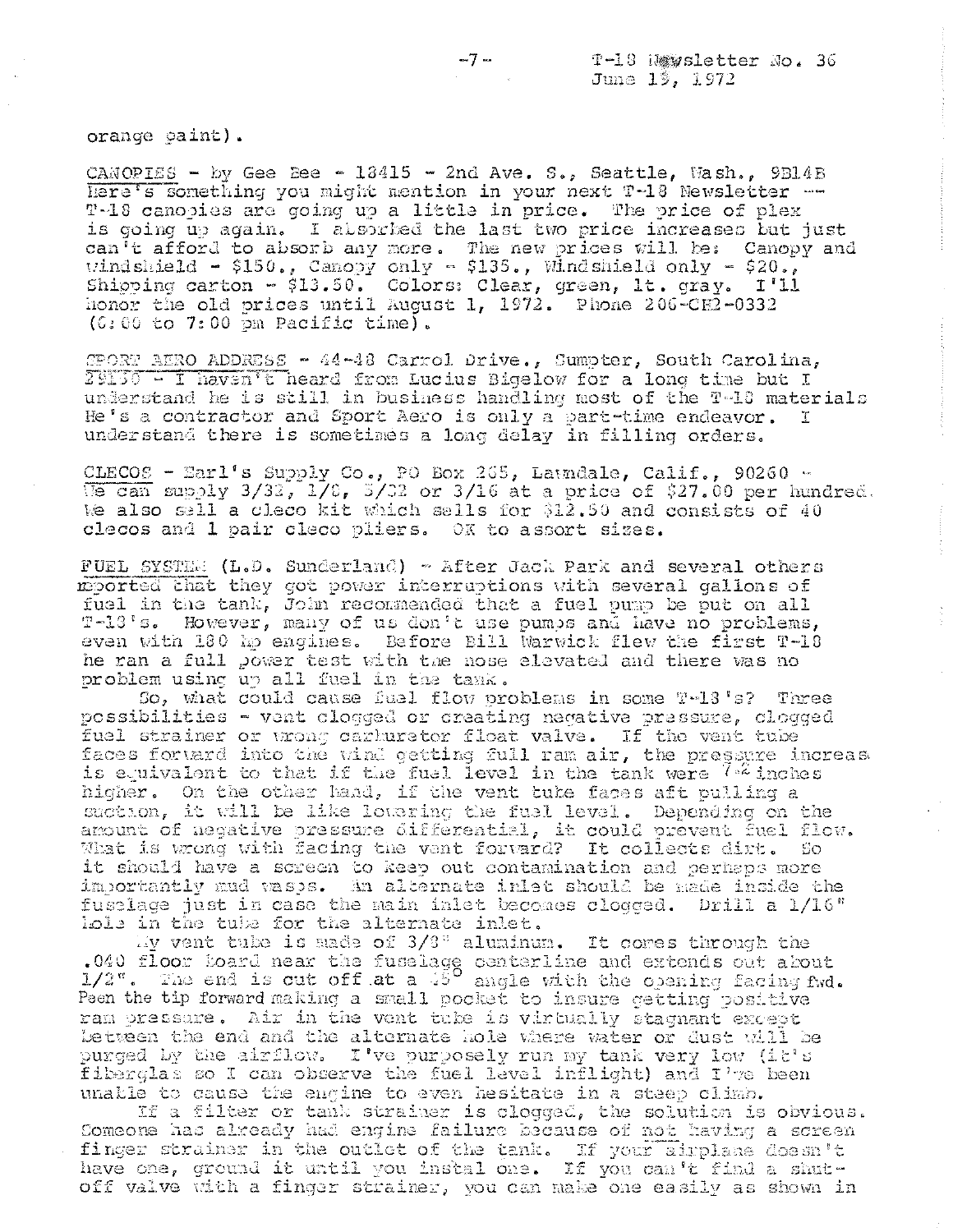### $\mathcal{L}_{\text{max}}$  is a set of  $\mathcal{L}_{\text{max}}$  , and  $\mathcal{L}_{\text{max}}$

oti dall'organizione in programma di controlato di controlato di capitale di controlato di controlato di contro in the people 

and the state of the state of the state of the state of the  $\sqrt{16} \ln \left( 1/\sqrt{10}\right)$  ,  $\sqrt{16} \ln \left( 1/\sqrt{16}\right)$  ,

 $\mathcal{H}^{\pm}$  and  $\sigma_{\rm{eff}}=1$ 

 $\sim$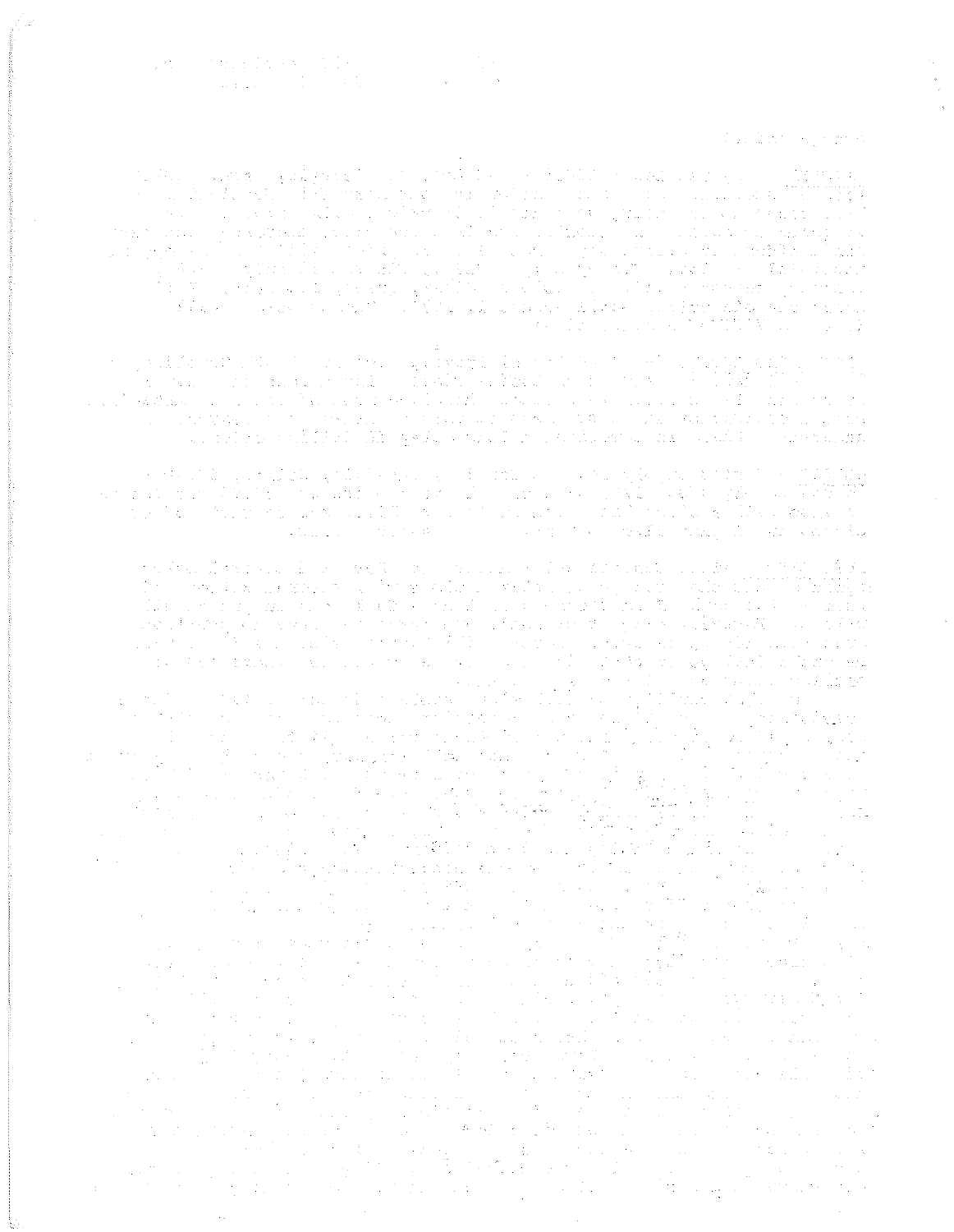T-18 Newsletter No. 36 June 19, 1972 Bra55

the sketch. The fitting which screws into the tank should be made of brass. Drill out the center hole about .080 oversize. Then make a 2" long sleeve from brass or copper screen. The sleeve ID should be at least as large as the original ID of the fitting. To secure the screen until it can be soldered, Lend several wires into hooks.Tin the end of the sleeve with solder, tin the fitting, incert the sleeve and solder in place. Inspect to ascertain that the sleeve ID is as large



as the original fitting ID so there is no restriction, crimp the slaeve end and solder. If all homebuilders had done the above, there<br>would be alot more nice shiny airplanes around.<br>I've been told that carruretors have different float valves when

designed for use with a fuel gump. Still haven't been able to verify that but John Thorp tells me that there were some surplus carburetors available after the war which didn't cause a problem because the engine wouldn't even run without a fuel pump.

What are the disadvantages of a fuel pump? If your fuel system configuration is such that a pump is not required, then its use decreases powerplant reliability. (Al Meunteruffel says his fuel pump failed on takeoff on his first flight. Luckily he made a safe landing Lack on the airport.) A pump by-pass with check valves can and should be added when a pump is used, but it all adds up to more things which can go wrong. A part can have no higher reliability than when it is not used.

Mule on the subject of fuel systems, I've heard of two T-18's that have run out of fuel, one in rugged terrain resulted in a fatal accident. We don't need any ore of those, so why not try making an extra fuel stop if you don't have a one hour reserve?

CUSTOM PARTS - Vaughn Parker, 1617 N. Naomi St, Burbank, Calif 91505 will make about any part for the T-18 for the cost of labor and materials. He works parttime for John so has access to all his tooling. Write for quotations.

AIR PROGRESS WORLD'S GREAT AIRCRAFT - If you didn't get a copy of this special \$2.00 edition that had my article on my T-18, send \$2.25 to Peterson Publishing Co, 8490 Sunset Blvd, Los Angeles, Calif 90069. It was an immediate sellout.

OSHKOSH T-18 FORUM - It is scheduled for Wed Aug 2 - 10:30 to 12:00. See you there. I've been asked to coordinate the continuous T-18 demonstration. We will need alot of volunteers, so if you will be there and can help out aven for just a half day, please write and let me know. You don't have to be an expert since in past years, some novices have learned some of the metal working techniques there and then continued to show others what they learned. We plan continuous demonstrations on rivetting, transferring and dimpling, rib forming and answering questions. Hope to have it better organized. Anyone like to come equipped to take over one area? PROPELLERS - Bob Dial will be there and conduct a forum on props Tues morn, I think. We still haven't gotten the bill from Hartzell, but expect it to be around #2,000. They are going to charge us only for the engineering labor which shouldn't exceed this - if we are lucky. Don't forget to send in your donation. We'll send you a copy of the report as soon as it is available from Hartzell. METAL COWLING - John Thorp is having dies made to form his metal cowlings. He also can supply landing gear and engine mounts. Now, head for the shop and get going!